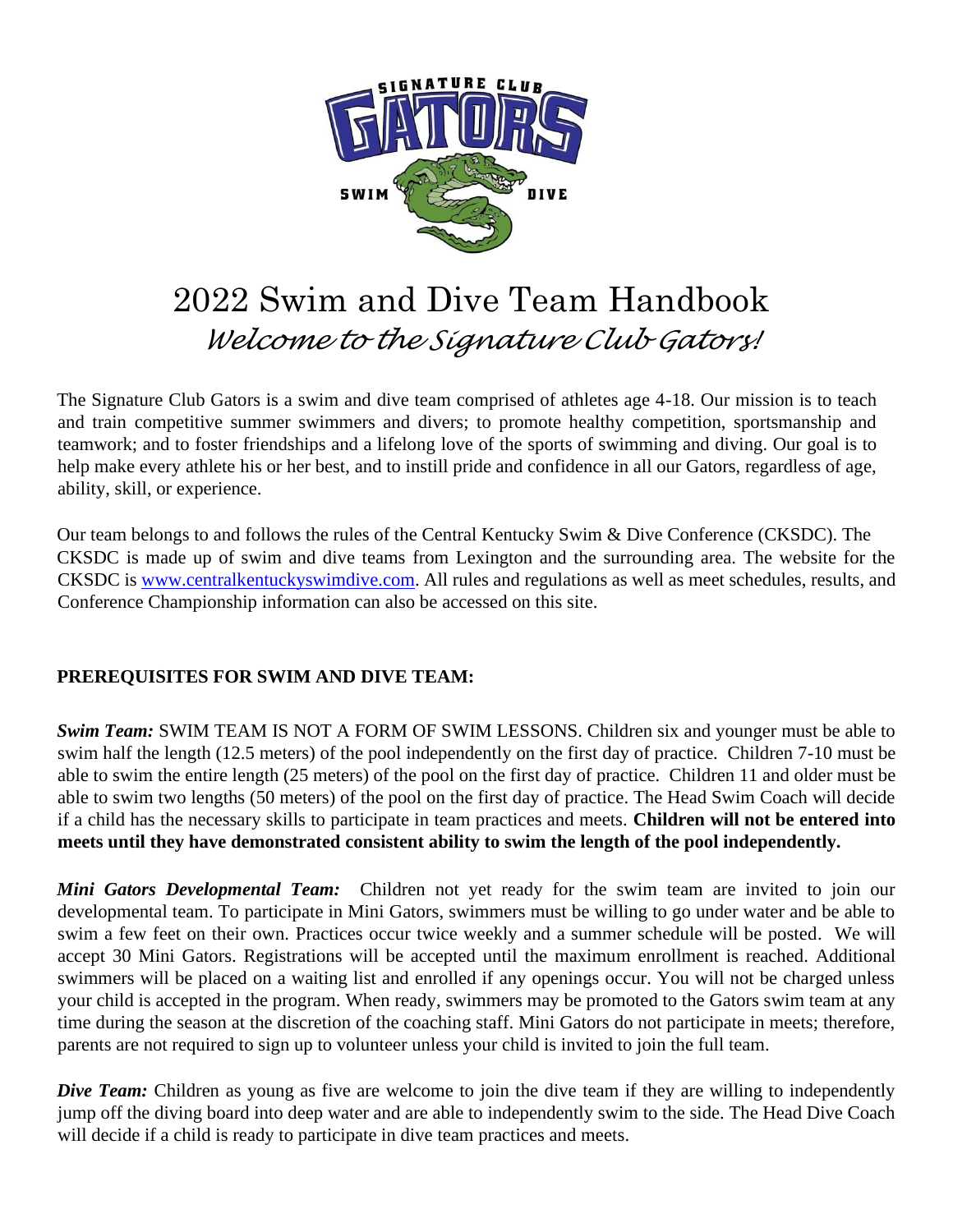*Parents:* The Signature Club Gators is a volunteer organization, which relies heavily on the manpower of parent volunteers. All families are expected to volunteer throughout the season and to meet a minimum requirement of shifts worked. Alternately, families may opt out of the volunteer commitment by paying a fee. For more information on the Gators volunteer program, please refer to the team handbook.

### *Registration*

We offer online registrations for Swim & Dive Team. Online registrations for the swim and dive team will open in March with Mini Gator registration generally opening mid-April.

- Mini Gators \$175
- Swim & Dive Team  $$175$ (fee increases \$35 on  $5/7/21$ )

Athletes must be registered and paid by May 6th to receive the early fee discount and the team t-shirt included with registration.

There will be a nonrefundable convenience fee for registering online (4.95%).

*Coaching Staff* 

SWIMMING Michelle Doolin, Head Coach 333-6091 swimteam@signatureclub.org Cole Pleasants, Assistant Coach Morgan Neuer, Assistant Coach Makayla Huemmer, Assistant Coach Chrislyn Ruddy, Assistant Coach EJ Quijano, Assistant Coach

DIVING Jennifer Duncan, Head Dive Coach Mallory Sparks, Assistant Dive Coach

# *Private Lessons*

The swim and dive team coaches are available for private lessons. The cost is set by the Coach and sign-ups can be set up by contacting an instructor by phone, text, or email. Please do not interrupt practice to discuss the scheduling of lessons.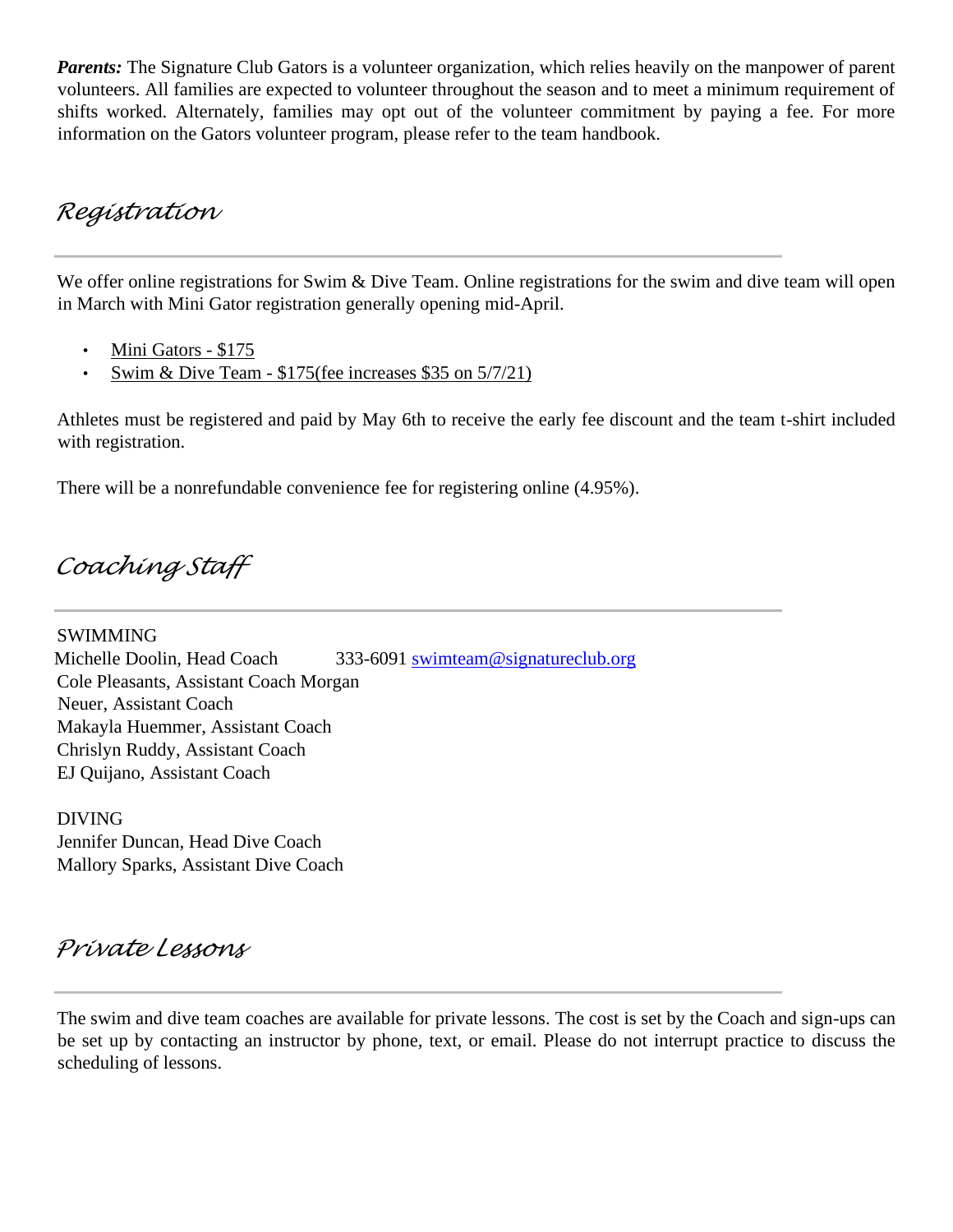# *2022Calendar*

#### May

• 6th - Friday –Last date for early registration

#### June

- June 1 st HOME MEET *Intrasquad*
- June 8<sup>th</sup> HOME MEET vs. Hartland
- June  $15<sup>th</sup>$  AWAY MEET vs. LCC
- June  $22<sup>nd</sup>$  HOME MEET vs. Greenbrier
- June 29th AWAY MEET vs. Arlington

#### July

- 6th Wednesday HOME MEET vs. Spindletop
- 7thth Last day of Mini Gator Practice
- 8th Friday Last day of swim and dive practices
- 8th Friday Gator Glow Spirit Night
- 9th Saturday Dive Team Dinner at The Cellar
- 10th Sunday CKSDC Diving Championship at Spindletop
- 11th Monday CKSDC Swimming Championship at Spindletop (age 10 and under preliminaries)
- 12th Tuesday CKSDC Swimming Championship at Spindletop (age 11 and over preliminaries)
- 13th Wednesday CKSDC Swimming Championship at Spindletop for qualifiers
- 14th Thursday Gators Swim and Dive Award Ceremony

# *Practice Schedule*

**Swim & Dive Team Practice will start on Thursday, May 27th .** 

#### **Swimming Practices** Mondays

*The pool does not open until 12pm on Mondays, only swimmers who are practicing will be allowed on deck.* 

- 10 and over age group: 9:30 am -10:30 am
- 7-9 year olds: 10:30 am -11:15 am
- 6 & under 11:15 am -11:45 am

#### Wednesdays

• All swimmers practice together from 9:30 am - 10:30 am

Tuesdays, Thursdays, Fridays

- 11 and over age group: 8:45 am 9:45 am
- 9 & 10 year olds: 9:45 am 10:30 am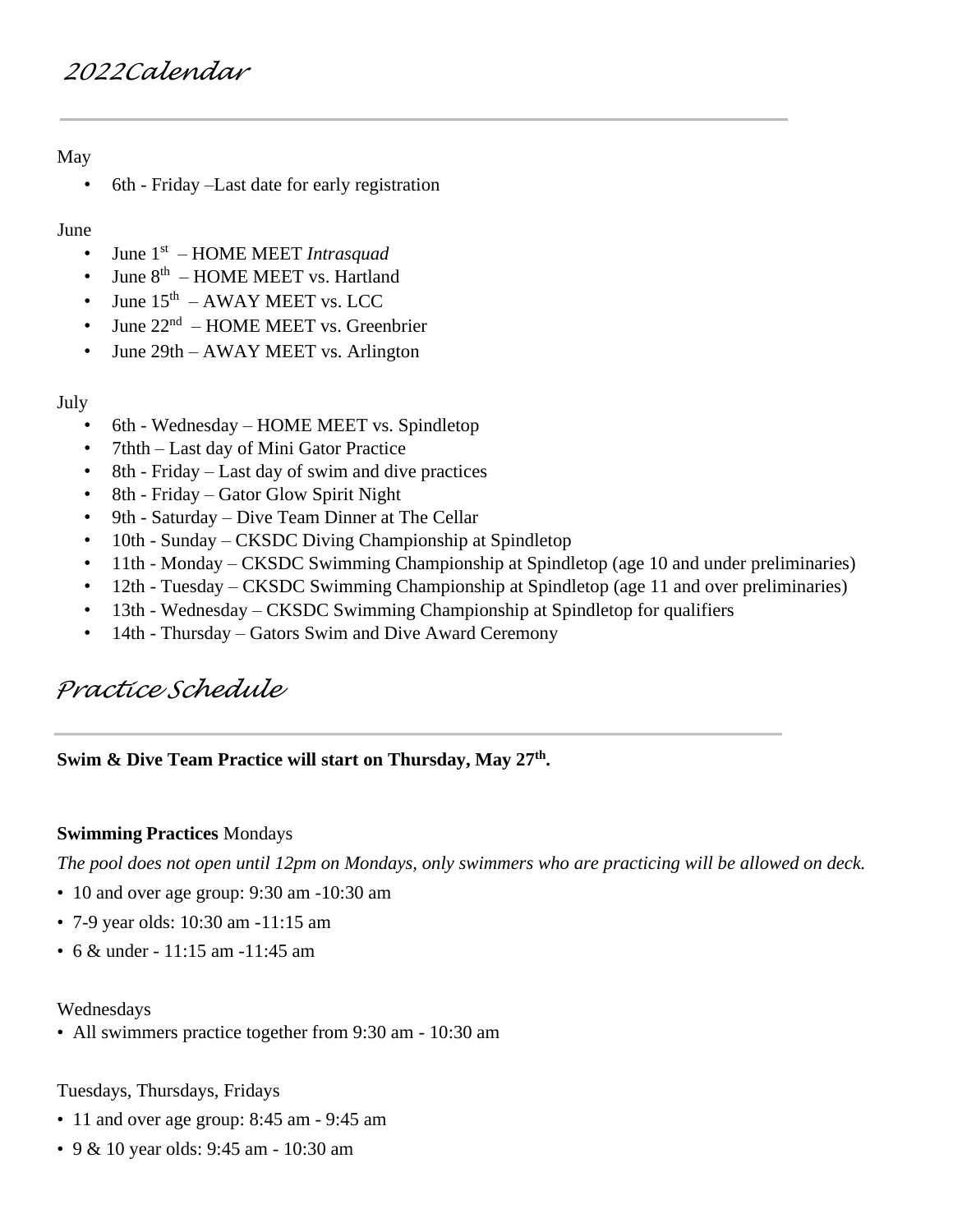- 7 & 8 year olds: 10:30 am 11:15 am
- 6 & under: 11:15 am 11:45 am

#### **Diving Practices**

Mondays, Tuesdays, Thursdays, Fridays

- 8 and under: 12:00 pm 12:45 pm
- 9 and 10 year olds: 12:45 pm 1:30 pm
- 11 and over: 1:30 pm 2:30 pm

# *Meet Schedule and Policies*

Dual meets are on Wednesdays. The Pool closes at 1:00 pm for HOME meet prep.

**Home Meet DIVING warm ups** – 1:30 Signature Club, 2:00 visiting team **Home Meet SWIMMING warm ups** – 4:00 Signature Club, 4:30 visiting team

#### **HOME DIVE MEETS** start at 2:30 pm.

**HOME SWIM MEETS** start at 5:00 pm. During the swim meet, all starts will be on the block side.

**AWAY MEET START TIMES VARY.** Dive meets will be at 2:30 or 3:00 pm. Swim meets will be at 5:00 or 5:30 pm with warms ups taking place 30 minutes before the scheduled start time.

Directions for away meets can be found on www.centralkentuckyswimdive.com under each teams' page.

#### **Regular Season Dual Meets**

- June 1st HOME MEET *Intrasquad*
- June 8<sup>th</sup> HOME MEET vs. Hartland
- June  $15<sup>th</sup>$  AWAY MEET vs. LCC
- June  $22<sup>nd</sup>$  HOME MEET vs. Greenbrier
- June 29th AWAY MEET vs. Arlington
- July 7th HOME vs. Spindletop

#### **CKSDC (Conference) Championship Diving & Swim Meet at Spindletop**

- Sunday, July 10th –Diving Championship
- Monday, July 11th –Swimming Championship age 10 and under (Preliminaries)
- Tuesday, July 12th –Swimming Championship age 11 and over (Preliminaries)
- Wednesday, July 13th –Swimming Championship for qualifiers (Finals)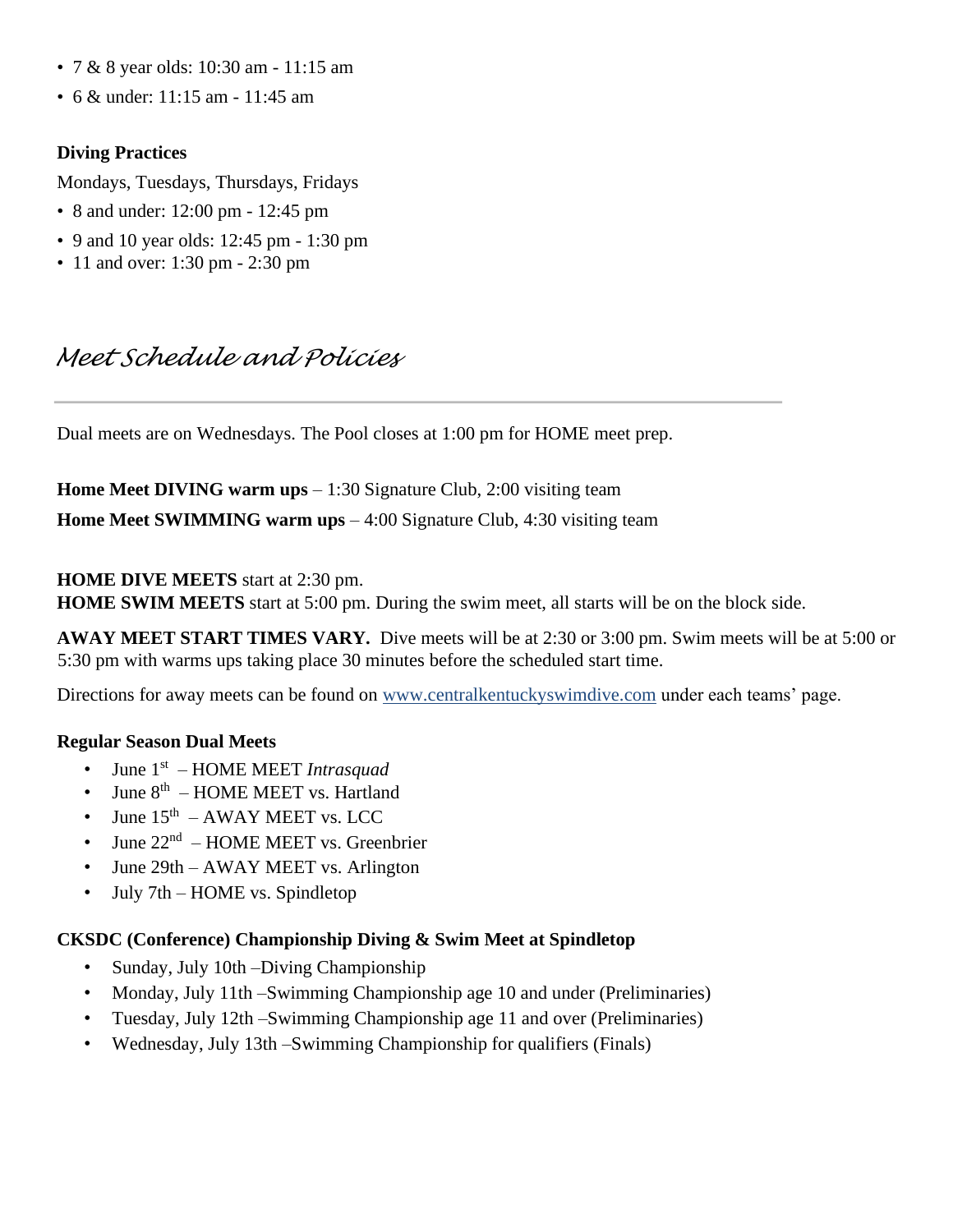#### **Meet Sign-Out Instructions**

If your child will not be able to attend a dual meet, you will need to sign them out by the Friday before the meet by using the online sign-out form that will be emailed. The sign-out deadline for Championships is Wednesday, June 30<sup>th</sup>. All team members are expected to attend the Conference Championship meet.

Completing meet entries take the coaches several hours. Please be respectful by letting them know if your child will not be attending as soon as possible and before the sign-out deadline. If possible, please do not schedule vacations during the Championship meet.

#### **Inclement Weather**

Meets will always go on unless there is severe weather—thunder and/or lightning. NEVER ASSUME A MEET WILL BE CANCELLED! We are required by CKSDC bylaws to "wait out" storms.

#### **Team Etiquette**

We are proud to be a swim and dive team with a great reputation for sportsmanship. We feel that the behavior of both the team and the parents are a reflection of our club and also of our history. Our coaches place great emphasis on sportsmanship and etiquette during meets and appropriate behavior is required at all times. In short, our athletes and our families are expected to be good sports, to be respectful and gracious, and to clean up after themselves at home and on the road.

*The policy of the CKSDC on smoking and alcohol is as follows:* 

#### *102.12 SMOKING AND ALCOHOL*

*.A Smoking and drinking of alcoholic beverages behind the starting blocks is prohibited. Timers, judges, and meet workers may not smoke or drink while working the meet. (Adopted 5-25-86) NOTE: Some teams do not permit alcoholic beverages on deck. Please check with team coach about their club rules when visiting.* 

#### **What to Bring**

Packing properly for a swim and dive meet is very important. Your child will need two towels (one to use and one to sit on), goggles (label these and keep up with them), dry clothes (flannel pants and hooded sweatshirts are favorites) for after the meet, water for hydration, suit and cap, and money for the concession stand are musts. Many kids also bring games or electronics that can be played between events. YOUR CHILDREN MUST KEEP UP WITH THEIR OWN BELONGINGS. The lost and found is always overflowing after a meet; double check your things before you leave after the meet's conclusion.

#### **Parents of Younger Swimmers**

Swimmers between the ages of four and ten will be managed at meets by volunteer age group parents. It is the job of the age group parents to get the swimmers in order, bring them to the pool deck, and ensure that they are in place to be checked in by the Clerk of Course. Age group parents have signs and established areas where they gather their groups.

#### **PARENTS ARE RESPONSIBLE FOR THEIR OWN CHILDREN BEFORE AND AFTER THEY**

**SWIM.** Age group parents are not babysitters, and do not have charge of our young swimmers between their events. It is not the responsibility of the age group parent to find missing children or track down children before their events. Please help the age group parents do their jobs by chaperoning your children and getting them to their meeting area in a timely manner.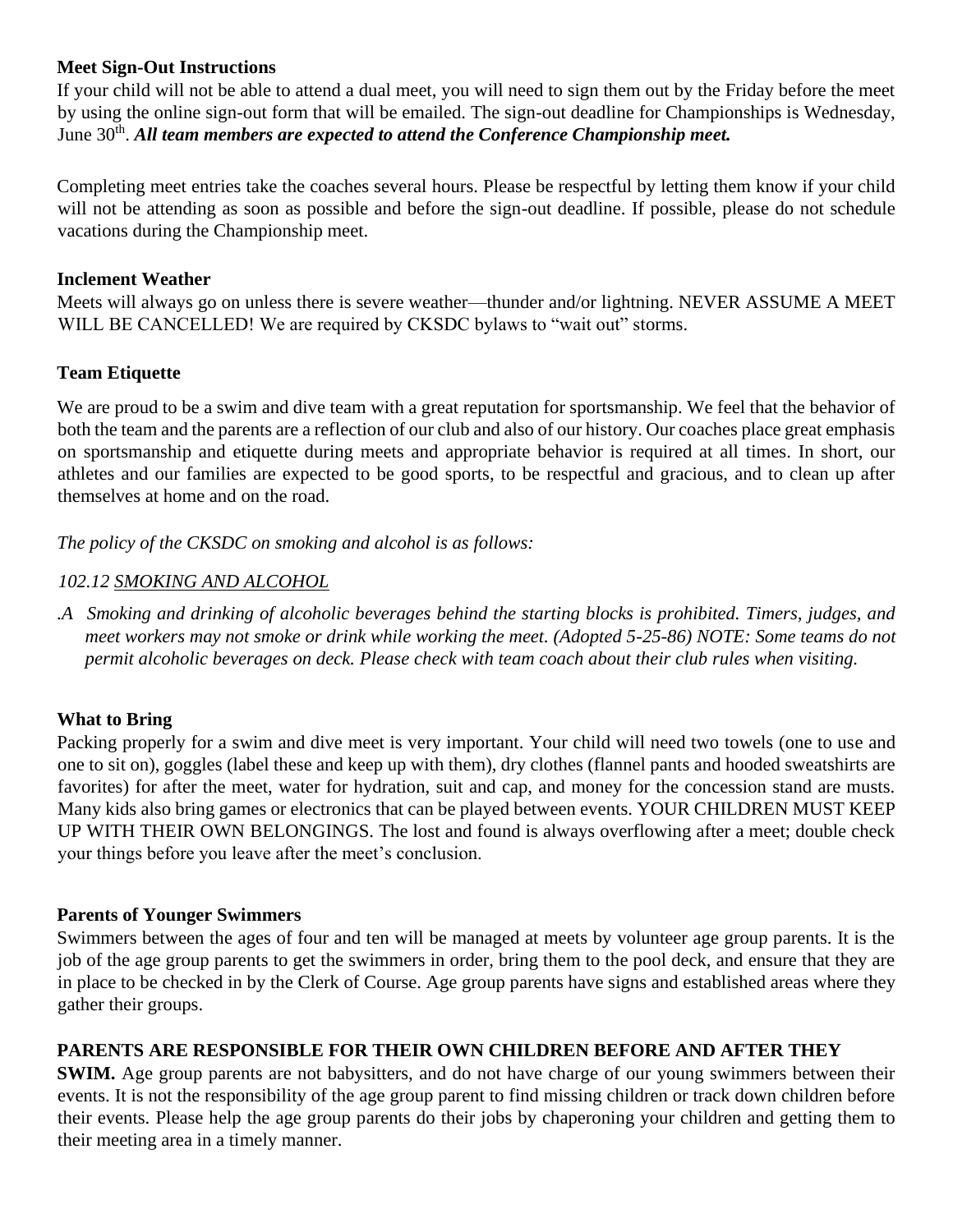Age group parents are NOT responsible for writing swim events on swimmers' arms with Sharpie markers. Please do this for your child before taking them to the meeting area for their age group.

Before leaving a meet check with your child's age group parent to see if he/she child is in a freestyle relay. **PLEASE DO NOT LEAVE UNLESS YOU ARE SURE THAT YOUR CHILD IS FINISHED WITH ALL OF HIS OR HER EVENTS.** Not only will missing a relay affect the opportunity for three other swimmers to swim, it could also impact the number of points scored by the entire team.

# *Conference Championships*

The CKSDC Championship meet is by far the most important meet of the season. It is a fun meet and the swimmers and divers have a great time. In order to be successful at this meet, we need everyone to participate. This meet is what we ALL work toward the whole summer! The meet is July 11th-14th. All championship competition will be at Spindletop. Diving for all age groups will take place on Sunday, July 11th. Monday, July 12th is preliminary competition for swimmers 10 and younger. Tuesday, July 13th is preliminary competition for swimmers 11 and older. If a swimmer has finished in the top 16 on Monday or Tuesday, he or she will return on Wednesday, July 14th to compete in finals. This includes relays. All relays are required to swim in finals if they were not disqualified during prelims. The meet will begin in the morning each day and end in the afternoon. ALL swimmers and divers are expected to compete in the Championship meet. The coaches are more than willing to help you get your child to the meet if you have a conflict. Due to the large size of our team we are required to provide many volunteers. If your child swims at Conference you will be expected to work a shift during Conference.

### *Team Communications*

Each week, our team newsletter, Gatorbytes, will be sent out via email with pertinent team information for the week. Included in this newsletter will be directions to the meet that week, a listing of meet workers, and a substitute list for the meet. Also, information on any social or team events and team announcements will be included. We have designed this e-newsletter in an attempt to streamline our team communication and to reduce the number of emails sent to team members.

# *Parent Volunteer Requirements*

*Parent participation is vital to the success of the Gators swim and dive team. We literally cannot do it without you – meets cannot start until all volunteers are in place.*

It is the responsibility of family of all swim and dive team members to volunteer for the minimum required shifts during the regular dual meet season and be available to work additional shifts during the CKSDC Championship. Minimum required shifts are:

• Families with *swim team participants only*: three (3) shifts during regular season swim meets and be available to work one day during the CKSDC Swim Championship (held Monday through Wednesday)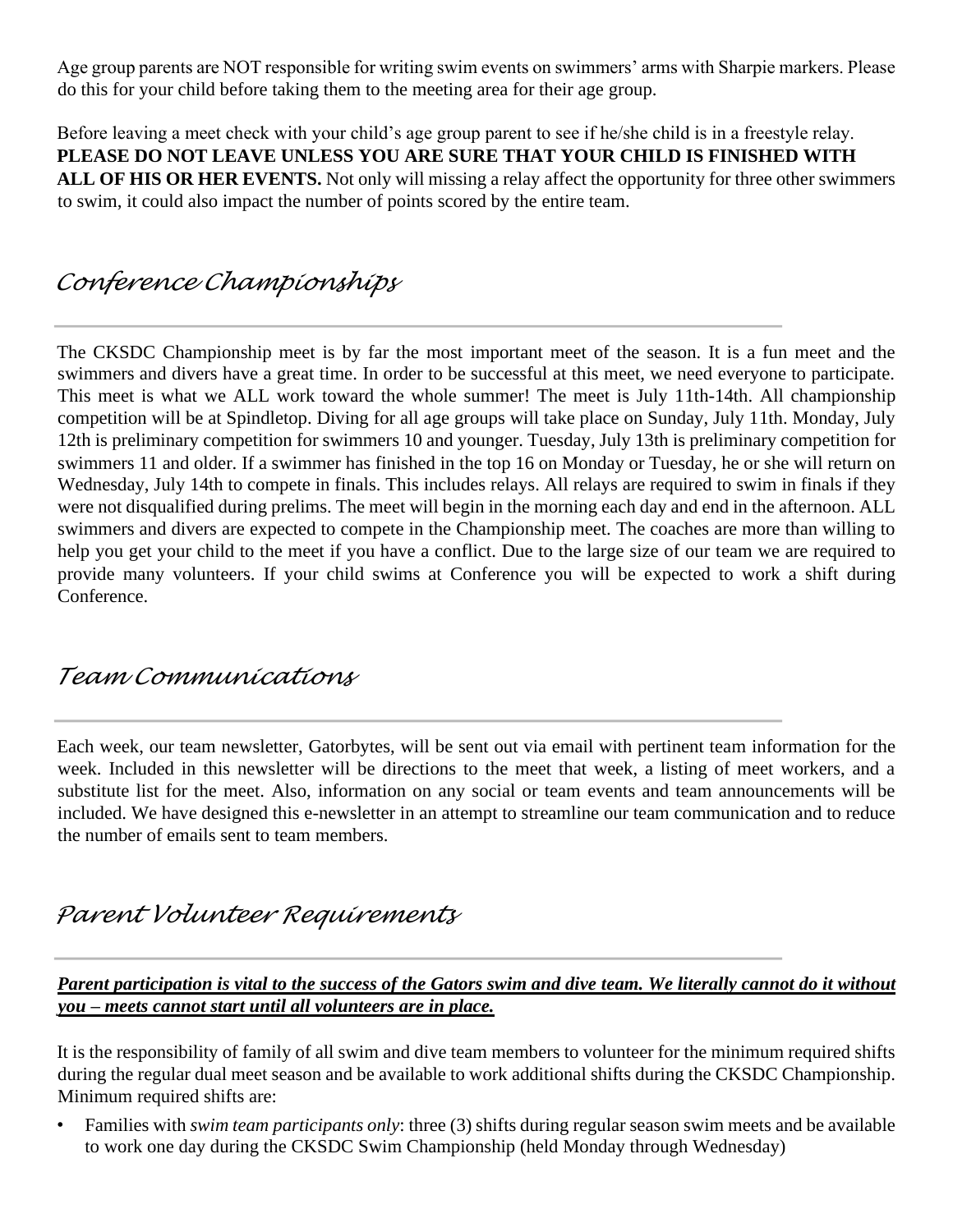- Families with *dive team participants only*: two (2) shifts during regular season dive meets and be available to work during the CKSDC Dive Championship (held on Sunday)
- Families with *both swim and dive team participants*: three (3) shifts during swim meets and one (1) shift during dive meets and be available to work two days during the CKSDC Championship

Swim meet shifts are for either the first or second half of the swim meet. Dive meet shifts are for the full dive meet. Shifts typically last two to three hours.

ALL families are required to complete work shifts as outlined above. A team member's non-participation in competitive meets does NOT exclude families from these requirements. Shift requirements are per family, *not* per swimmer/diver.

#### **Opt Out Fee**

You may opt out of meet volunteer obligations by paying \$215 with the team application and dues. The deadline to sign up for volunteer shifts or pay the \$215 opt out fee is June 11th. After this date the fee is \$80 per volunteer shift not completed. *Opt out fee DOES NOT include CKSDC Championship work shifts of volunteer needs.*

#### **Volunteer Registration, Credit and Fines**

Volunteer registration will be available online via Sign Up prior to the start of the swim season. To receive credit for shifts worked, volunteers *must* sign-in with the volunteer check-in person prior to the start of the work shift. At home meets, the volunteer check-in and orientation will be near the Main Pool Desk. Arrive at least ten minutes prior to the start of your shift.

If you cannot work at your scheduled time it is your responsibility to find a replacement. Notify the volunteer coordinator of replacement changes. If no one shows up for your work shift *you* will be fined \$80 for each shift not worked. **Should you not complete volunteer duties equaling the minimum required shifts by the end of the regular dual meet season, you will be fined \$80 for each shift not worked.** 

Additional volunteers will be needed for the Conference Championships. If your child is competing you are expected to volunteer if needed.

#### **Volunteer Position Descriptions**

| $\bullet$ | TIMERS -                 | time the swim races (heats) with provided stopwatches, responsible for one lane                                                           |
|-----------|--------------------------|-------------------------------------------------------------------------------------------------------------------------------------------|
| $\bullet$ | <b>RECORDERS-</b>        | write down the times achieved by swimmers in each heat, responsible for one lane                                                          |
| $\bullet$ | <b>RIBBONS-</b>          | distribute ribbons to swimmers after each heat                                                                                            |
|           | $\bullet$ RUNNER –       | takes written results from the recorders and disqualification slips from officials to<br>the scorers' table                               |
| $\bullet$ | <b>FINISH RECORDER -</b> | writes down the order of finish from each heat for the scorers                                                                            |
|           | • DRY ERASE RECORDER-    | documents order of finish so ribbon workers can distribute ribbons.<br>This is done with colored magnets that are placed on lane numbers. |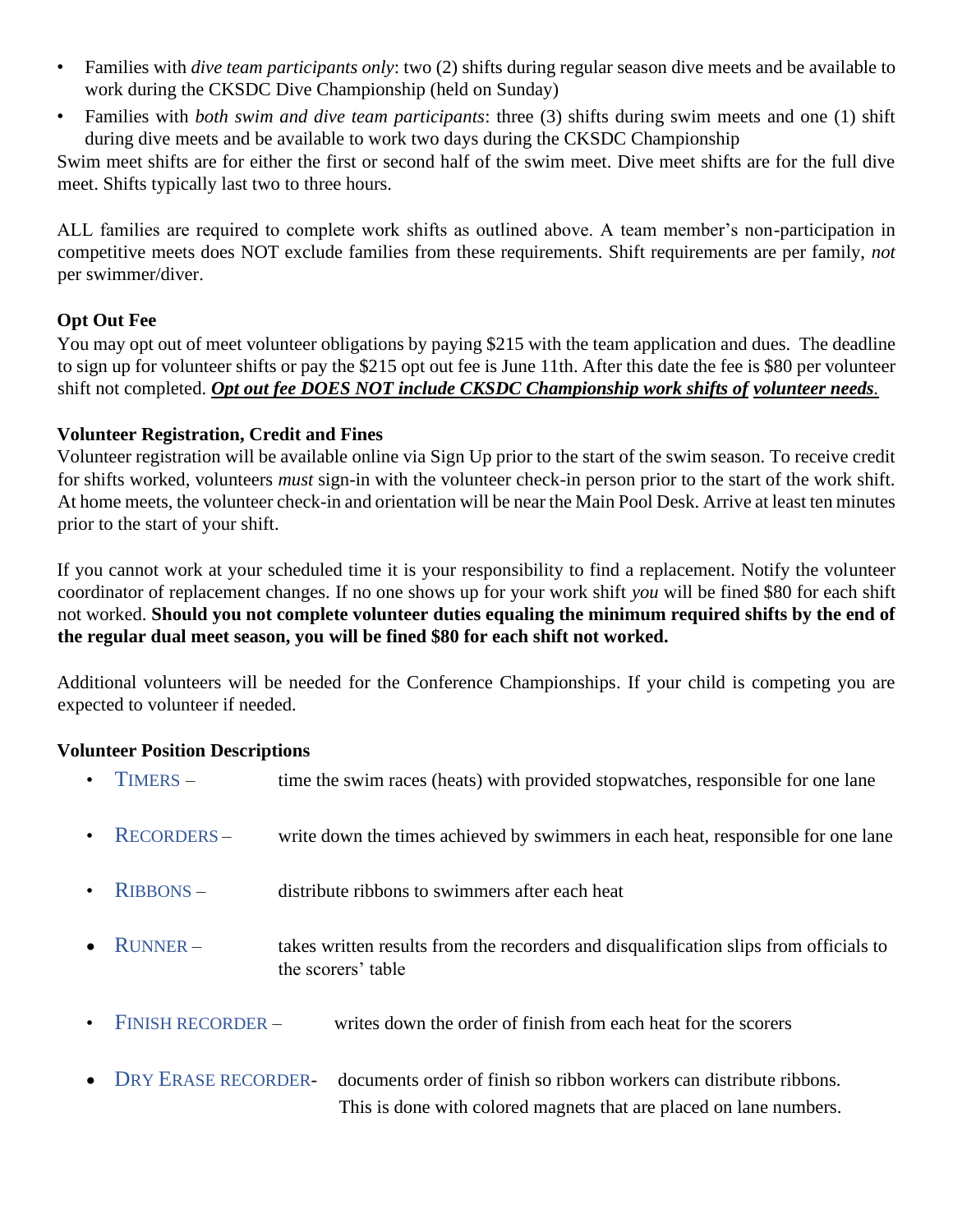- AGE GROUP PARENTS manage swimmers of same gender and age group for an entire meet; organize swimmers, walk group to pool deck for each event, and check them in with the Clerk of Course; an established area and signs are provided.
- VOLUNTEER CHECK IN AND HEAT SHEET SALES checks in all volunteers for both meet halves; sells heat sheets before the meet; *must arrive at least fifteen minutes before warm-ups*
- MEET SET UP/TAKE DOWN home meets only, from 1:00-3:00pm day of meet for set up and briefly at the conclusion of the meet
- CLERK OF COURSE ensures swimmers are in correct lanes and heats prior to each race

The following volunteer positions require special training or certification. (If you are interested in becoming certified in one or more of the following specialty areas please contact Head Coach Michelle Doolin.)

- STROKE AND TURN JUDGE  $-$  judges legality of strokes during heats
- STARTER starts each heat using official starting system
- SCORER completes computer scoring of swim and dive meet
- DIVING JUDGE scores divers' performance after each dive
- FINISH JUDGE determines order of finish after each swim heat

# *Team Swim caps and Suits*

Latex team caps are provided for each swimmer with registration. They will be distributed along with team tshirts at the start of the season. Additional latex caps are available for purchase for \$5.

Our official team suits as well as personalized swim caps are available through **Pannell Swim Shop**. The deadline to order suits is May 7th. **THIS IS A NEW SUIT FOR 2021, so please be sure to order by the deadline.** click [HERE](https://www.pannellswimshop.com/collections/signature-club-swim-team) to order team suits, personalized silicone swim caps and other gear from Pannell Swim Shop

# *Swim and Dive Team Parent Board*

Melanie Gabbard, Volunteer Coordinator/Parent Rep. [mgabbard@akeraclaims.com](mailto:mgabbard@akeraclaims.com)

859-270-9049

Jennifer Duncan, Dive Coordinator

*Questions* 

There is a significant learning curve associated with swimming and diving, and meets can seem overwhelming. Please feel free to approach any board member with any questions or concerns you may have. We have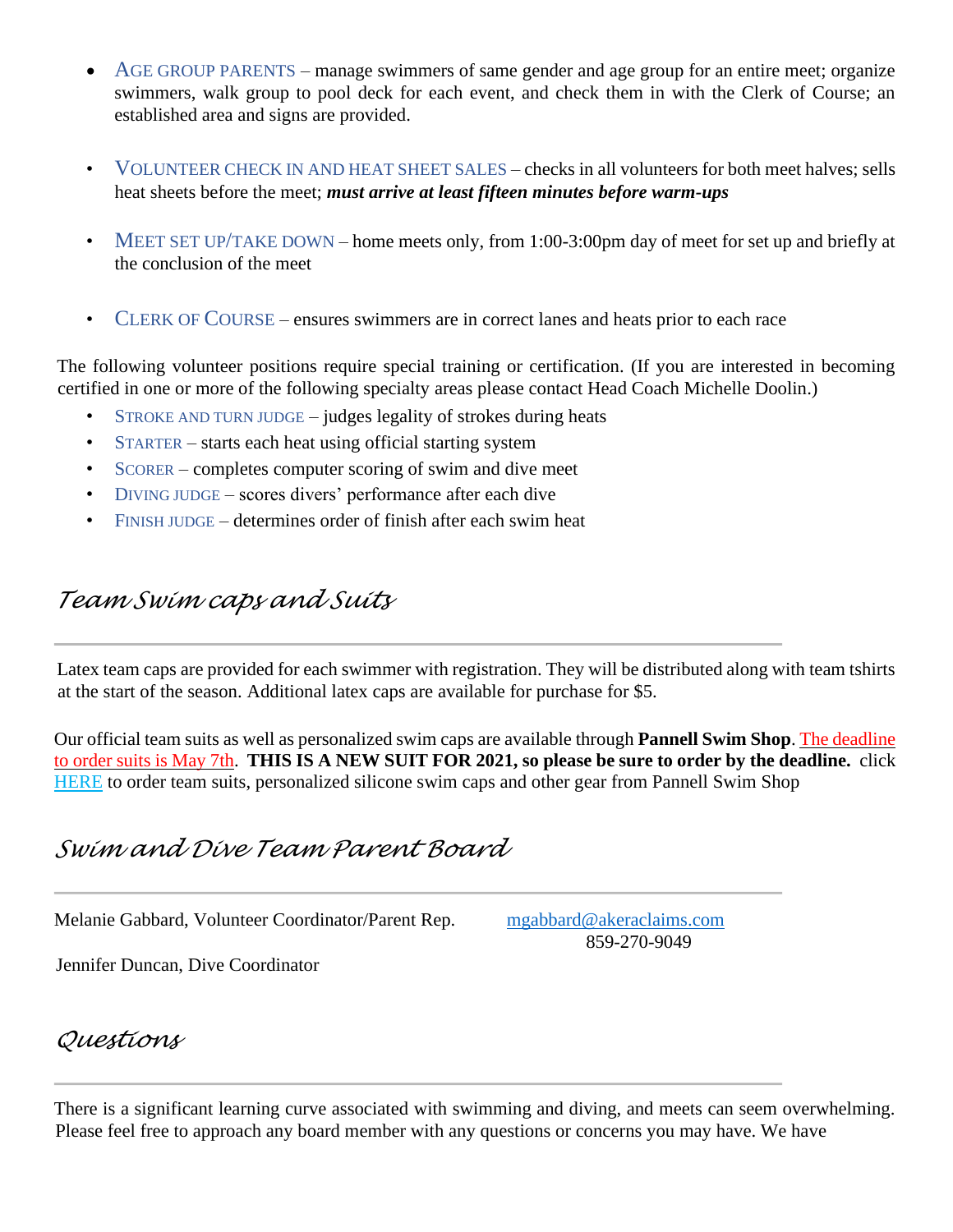assembled this handbook to try and help provide as much information as possible, but there is no way include everything. Please do not hesitate to contact any board member should you have any questions.

### *Glossary of Swimming Terms*

**Blocks – The starting platforms located behind each lane. Using the block is optional, although all swimmers are encouraged and taught to use it.** 

**Circle Seeding – A method of seeding swimmers when they are participating in a prelims/finals event, used at our CKSC Championship meet.** 

**Circle Swimming - Performed by staying to the right of the black line on the bottom of the pool.** 

**Clerk of Course - The person(s) responsible for getting swimmers to heats and lanes for competition.** 

**Consolation Heat - The swimmers who finished 9-16 in the preliminary session and will swim again.** 

**DQ (Disqualified) - Occurs when a swimmer commits an infraction against the USA Swimming guidelines. DQ swimmers are not eligible for awards, nor can their time be used as an official time.** 

**Drill - An exercise involving a portion or part of a stroke used to enhance overall stroke technique.** 

**Dual meet - A meet where there is a head-to-head competition between two teams.** 

**False Start - Occurs when a swimmer is moving during the start of a race, leaving before the signal to do so.** 

**Finals – The session of a meet for which one must qualify by swimming fast enough in the preliminary session.** 

**Final Heat - The fastest 8 competitors from the preliminary session, which compete in the Finals.** 

**Flags - Used for backstroke to signal the swimmers that the wall is coming up. These flags are placed 5 yards or 5 meters from the wall. Heats - A division of an event in which there are too many swimmers to compete at one time.** 

**Heat Sheet - A listing of all swimmers, broken down into heats with lane assignments and event numbers.** 

**Pace Clock - Clock used to check pace or to maintain intervals put forth by the coach in practice.** 

**Prelims - Short for preliminary. Races in which a swimmer can qualify for the Finals.** 

**Psych Sheet - A printed ranking of the competitors in each event.**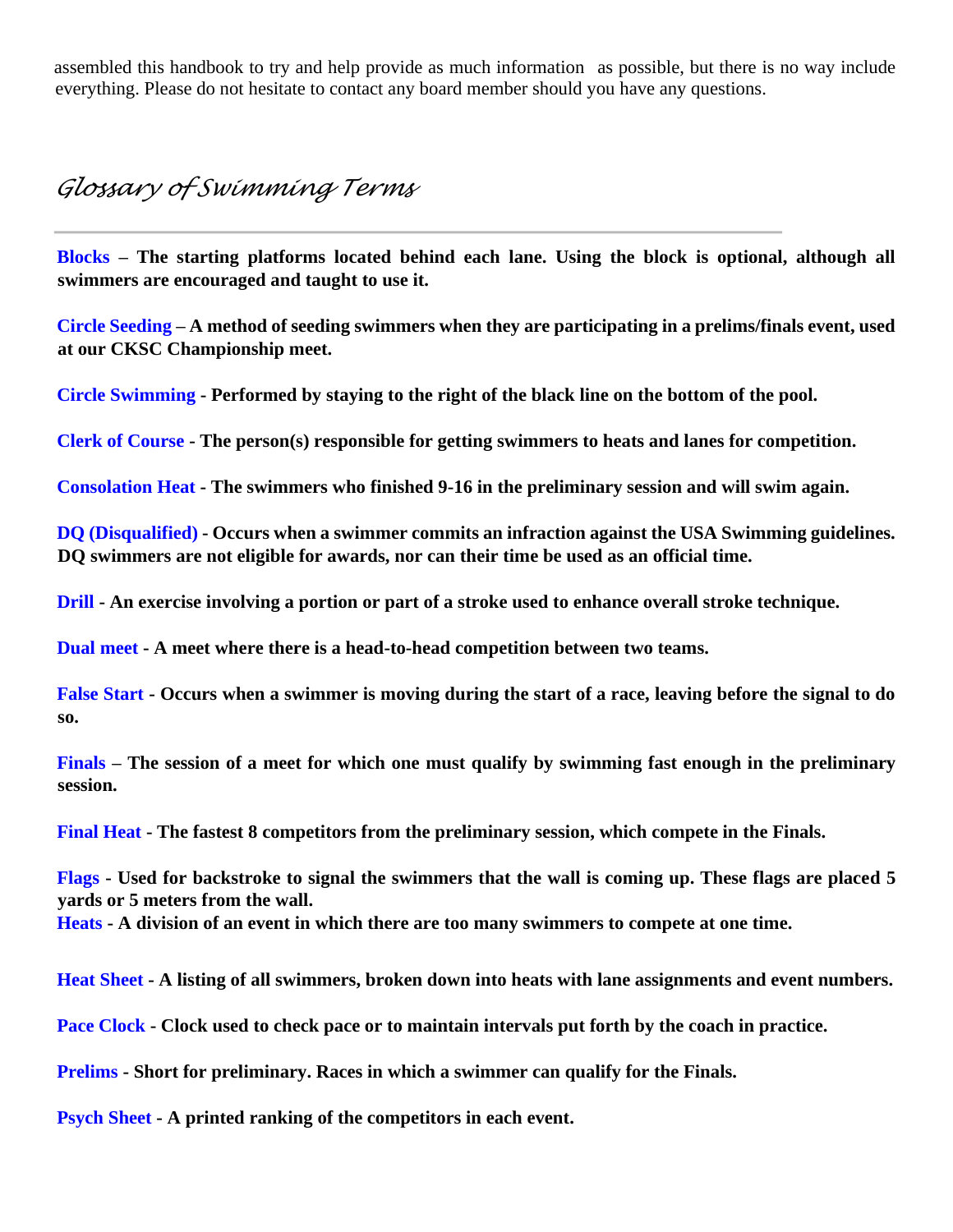**Ribbon Distributor – The volunteers responsible for passing out ribbons at the conclusion of each heat.** 

**Referee - Swimming official whom has the authority over all other officials at the meet. Scratch - To withdraw from an event in a competition.** 

**Seeded Times - The time a swimmer uses to enter a meet. These times determine in what heat and lane you will be seeded.** 

**Split - The time recorded for each part of a swim.** 

**Sprint - Describes the races short in distance. In training, it refers to going as fast as possible on a particular swim.** 

**Starter – The official at a meet responsible for initiating the beginning of a race. He/She also calls the competitors to the starting blocks.** 

**Streamline - The position used to gain maximum distance and speed after the start and off each wall following the turn.** 

**Stroke Judge – A certified official who determines the legality of a swimmer's stroke. This individual has the power to DQ a swimmer because of improper technique.** 

**Timer – The volunteers sitting behind the starting blocks/finish end of the pool, who are responsible for getting watch times on events.** 

**Touch Pad - The large sensitive board mounted on the wall, which when hit, triggers the electronic timing system to stop at the end of a race.** 

**Warm Down - Low intensity swimming used to rid the body of excess lactic acid, and to gradually reduce heart rate and respiration.** 

**Warm Up - Low intensity swimming used to get muscles loose and warm, in addition to increasing heart rate and respiration.** 

### *Glossary of Diving Terms*

**Approach: Steps a diver takes to the end of a springboard or platform before take-off.** 

**Back dive: A dive where a diver takes off with his back to the water, and spins backwards in the air.**

**Baulk: A false start to a dive, i.e. a restart.** 

**Crow-hop**: **When a diver is performing a dive from the end of the board (back or inward) and their toes leave the board and then come back in contact with the board at any time; a bounce before your jump. This causes an automatic 1-3 point deduction from each judge's score.**